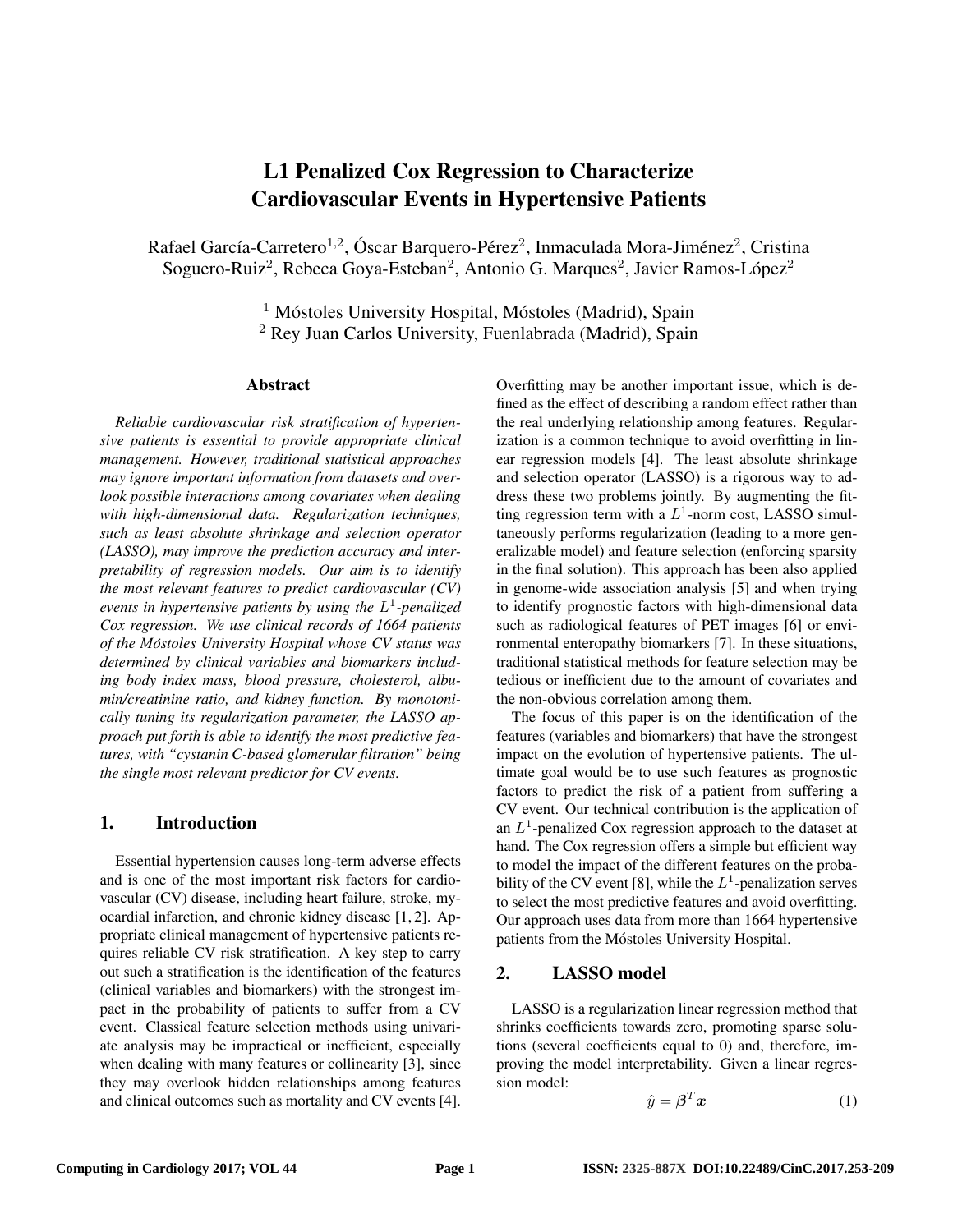|  |  |  |  |  | Table 1. Baseline features of our hypertensive cohort. |
|--|--|--|--|--|--------------------------------------------------------|
|--|--|--|--|--|--------------------------------------------------------|

| <b>Total Patients</b>             | 1,664            |
|-----------------------------------|------------------|
| Age (years)                       | $56.8 \pm 13.3$  |
| BMI                               | $31.6 \pm 5.6$   |
| Systolic BP (mmHg)                | $140.7 \pm 12.4$ |
| Diastolic BP (mmHg)               | $79.3 + 8.4$     |
| LDL cholesterol (mg/dL)           | $134.6 \pm 32.6$ |
| HDL cholesterol (mg/dL)           | $64.0 + 17.3$    |
| Tryglicerides (mg/dL)             | $154 \pm 102$    |
| $CRP$ (mg/dL)                     | $6.1 + 1.6$      |
| HbA1c $(\%)$                      | $5.9 + 1.0$      |
| Albumin/creatinine ratio $(mg/g)$ | $16.1 + 46.6$    |
| eGFRcreat $(mL/min/1.73m2)$       | $92.6 \pm 20.5$  |
| eGFRcyst $(mL/min/1.73m2)$        | $102.2 \pm 23.1$ |

Data are reported as percentages or median  $(\pm$  interquartile range). BMI: body index mass. BP: blood pressure. CRP: C-reactive protein. HbA1c: glycated hemoglobin. eGFRcreat: estimate glomerular filtrate rate from serum creatinine. eGFRcyst: estimate glomerular filtrate rate from serum cystatin C. Both eGFRcreat and eGFRcyst were computed using CKD-EPI (Chronic Kidney Disease Epidemiology Collaboration) equations.

the goal is to estimate a response variable  $y$ , by a linear combination of explicative features (covariates) in column vector  $x$  using a set of coefficients,  $\beta$ , which have to be estimated.

In LASSO, the regression coefficients  $\beta$  are estimated minimizing the following objective function:

$$
\|\mathbf{y} - \mathbf{X}\boldsymbol{\beta}\|_2^2 + \lambda \|\boldsymbol{\beta}\|_1 \tag{2}
$$

where  $y$  is a column vector with the response variable for every individual,  $X$  is a matrix where features are in columns, and  $\|.\|_p$  denotes the  $L^p$ -norm of a vector. The presence of the  $\tilde{L}^1$ -norm promotes solutions where  $\beta$  is sparse, with the regularization parameter  $\lambda$  controlling the particular number of entries of  $\beta$  that are zero [9, 10].

LASSO allows to perform a regularization path, in which profiles of the lasso coefficients are provided as the regularization parameter  $\lambda$  changes [10].

## 3. LASSO for Cox regression models

Survival analysis deals with the statistical modeling of the time when a (death) event takes place. Cox regression is a simple but effective way to perform survival analysis. Specifically, under this approach, the instantaneous probability of death (event) at time  $t$ , given survival (no event) up till t, i.e. *hazard function*, is modeled by:

$$
h(t, \mathbf{x}) = h_0(t)e^{\boldsymbol{\beta}^T \mathbf{x}} \tag{3}
$$

where  $h_0(t)$  is the hazard with  $x = 0$ , i.e. baseline hazard. The value of the the *i*-th coefficient in  $\beta$  models the importance of the  $i$ -th feature in  $x$  in causing the event.

The coefficients  $\beta$  in a Cox regression with an  $L^1$ -norm

penalization are estimated as

$$
\hat{\boldsymbol{\beta}} = \operatorname*{argmin}_{\boldsymbol{\beta}} \left( -\sum_{i} \log \left[ \frac{e^{\boldsymbol{\beta}^{T} \boldsymbol{x}_{i}}}{\sum_{j \in R_{i}} e^{\boldsymbol{\beta}^{T} \boldsymbol{x}_{j}}} \right] + \lambda ||\boldsymbol{\beta}||_{1} \right)_{(4)}
$$

where for each  $i = 1, \ldots, N$ ,  $R_i$  is the set of individuals of the study who are alive at time  $t_i$ .

The first term in (4) corresponds to the log of the partial likelihood and serves as counterpart of the least squares fitting cost for the linear regression in (2). As in the regular LASSO, the second term promotes sparsity on  $\beta$ . The regularization parameter  $\lambda$  is commonly chosen using k-fold cross-validation, where  $k$  is usually between 5 and 10 [11].

# 4. Description of database and statistical analyses

Hypertensive patient records were collected from the Hypertension Unit of Móstoles University Hospital between 2006 and 2016. Patients with prevalent CV disease were excluded. The cohort included 1664 patients, out of 3473, and the follow-up was 11.2 years (median 4.6 years). Around 34.8% of patients in the database were diabetic, and 51% were women. Demographic, clinical and biochemical data were collected, and kidney function was calculated using the CKD-EPI equations [12]. Table 1 shows the baseline value for the features used in this work. Baseline creatinine and cystatin-C were 0.8±0.2 mg/dL (median $\pm$  interquartile range). The CV events were myocardial infarction (37), heart failure (27), stroke (46), and death (47).

The Cox regression model with  $L^1$ -norm penalization (LASSO) was performed to: (1) feature selection; (2) explore the coefficients path, and (3) build a predictive model for time-to-event data. In this work, we compared features identified as significant using  $L^1$ -penalized and classical Cox regression models. Several features were correlated, such as age, C-reactive protein and kidney function calculated by both creatinine-based eGFR (eGFRcreat) and cystatin C-based eGFR (eGFRcyst). We performed a twostage analysis, since our aim was to compare how both survival methods  $(L^1$ -penalized and classical) addressed the collinearity issue.

In the first stage, we selected features using two approaches. The first approach (A1) considers the correlation coefficient to check the statistical relationship between features and outcome. Those features with a statistical association were suitable for a univariate Cox-regression. The second approach (A2) performs the LASSO method to reduce the number of significant features. In the second stage, we constructed two multivariate survival models through a survival analysis with features selected by both approaches.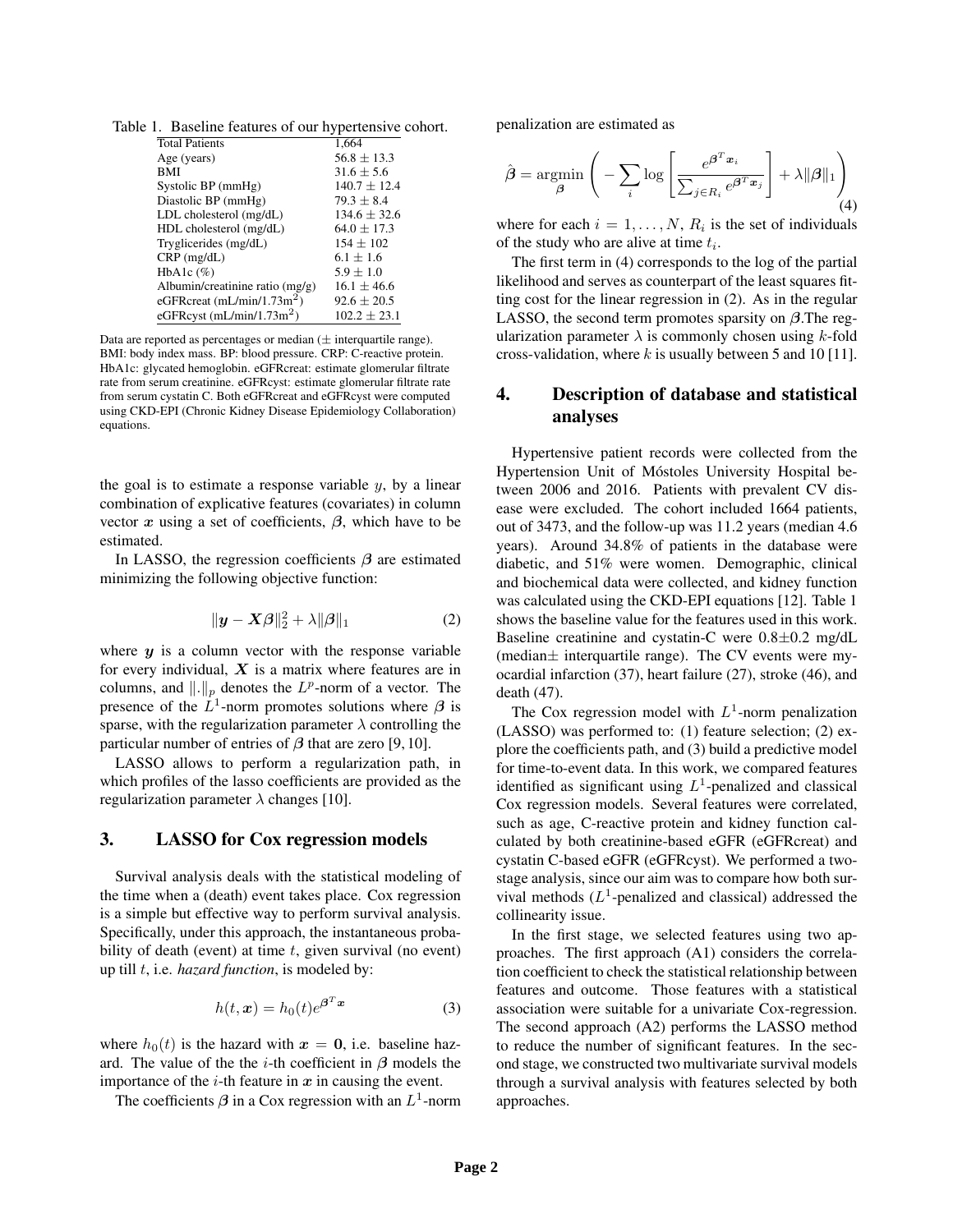

Figure 1. Influence of the regularization parameter  $\lambda$ . Numbers at the top of the plots represent the number of features of the model as  $\lambda$  changes. (a) Confidence intervals for the Mean Squared Error (MSE) when performing 10-fold cross validation. Vertical dotted line on the left marks the  $\lambda$  value for the minimum MSE. Vertical dotted line on the right indicates the  $\lambda$  chosen according to the parsimonious model (MSE is within one standard deviation of the minimum MSE); (b) Path of the coefficients (*lassopath*) for every feature when using the penalized Cox-regression under  $L^1$ -norm.

# 5. Results

Some features in Table 1 were strongly correlated, such as age, CRP, and kidney function calculated by both eGFRcreat and eGFRcyst.

On the one hand, only 5 features (age, diastolic BP, LDL-cholesterol, eGFRcreat, and eGFRcyst) were considered for the multivariate Cox-regression analysis performed by A1. That is, A1 excluded BMI, systolic BP, HDL-chol, triglycerides, HbA1c, CRP and albumin/creatinine ratio because corresponding correlation coefficients with the outcome were low.

On the other hand, the  $L^1$ -penalized Cox regression was performed to automatically discard irrelevant features. The regularization parameter  $\lambda$  was selected using 10fold cross-validation and the parsimonious model, see Figure 1(a). With this value of  $\lambda$ , approach A2 just identified features age and eGFRcyst as predictors (see Figure 1(b)). The LASSO regression coefficient related to age was positive ( $\beta_{age} = 0.01$ ), indicating that the older the patient is, the greater the CV risk. However, the regression coefficient related to eGFRcyst was negative  $(\beta_{eGFRcyst} = -0.01)$ , indicating that it is a protective factor, so the greater its value, the lower the CV risk. This finding is biologically plausible: the higher the eGFRcyst, the healthier the patient is. Note also from Fig. 1(b) how the increase in  $\lambda$  is related to a reduction in the number of selected features, being eGFRcyst the single most relevant predictor for CV events (last coefficient to be set to zero).

To further evaluate the prognostic features for our primary outcome, we performed the multivariate Cox analyses for both approaches. When calculating hazard ratios using the features in A1, only age (HR 1.03, 95% CI 1.01- 1.05, p=0.0001), eGFRcyst (HR 1.8, 95% CI 1.05-3.09, p=0.03), and LDL-cholesterol (HR 0.99, 95% CI 0.98- 0.99,  $p=0.009$ ) were statistically significant. On the other hand, when hazard ratios were calculated according to the model provided by A2, both age (HR 1.05, 95% CI 1.03- 1.07, p <0.0001) and eGFRcyst (HR 2.55, 95% CI 1.62- 4.01,  $p < 0.0001$ ) were significant.

## 6. Conclusions

The aim of this work was to assess the applicability of a regularized method, the  $L^1$ -penalized Cox regression, for predicting CV events on a population of hypertensive patients with correlated features. Since it is possible that only a small number of features are truly informative, we were interested in a method that implicitly drops correlated, non-relevant features, and confounding factors.

By discarding the contribution of less important covariates, the  $L^1$ -penalized Cox regression produced a parsimonious and biologically plausible model improving interpretability when compared with traditional statistical methods. It identified not only age as a prognostic factor, but also kidney function based on cystatin-C, a biomarker with increasing interest due to its relevance as a stronger predictor of CV disease than creatinine itself, what is in